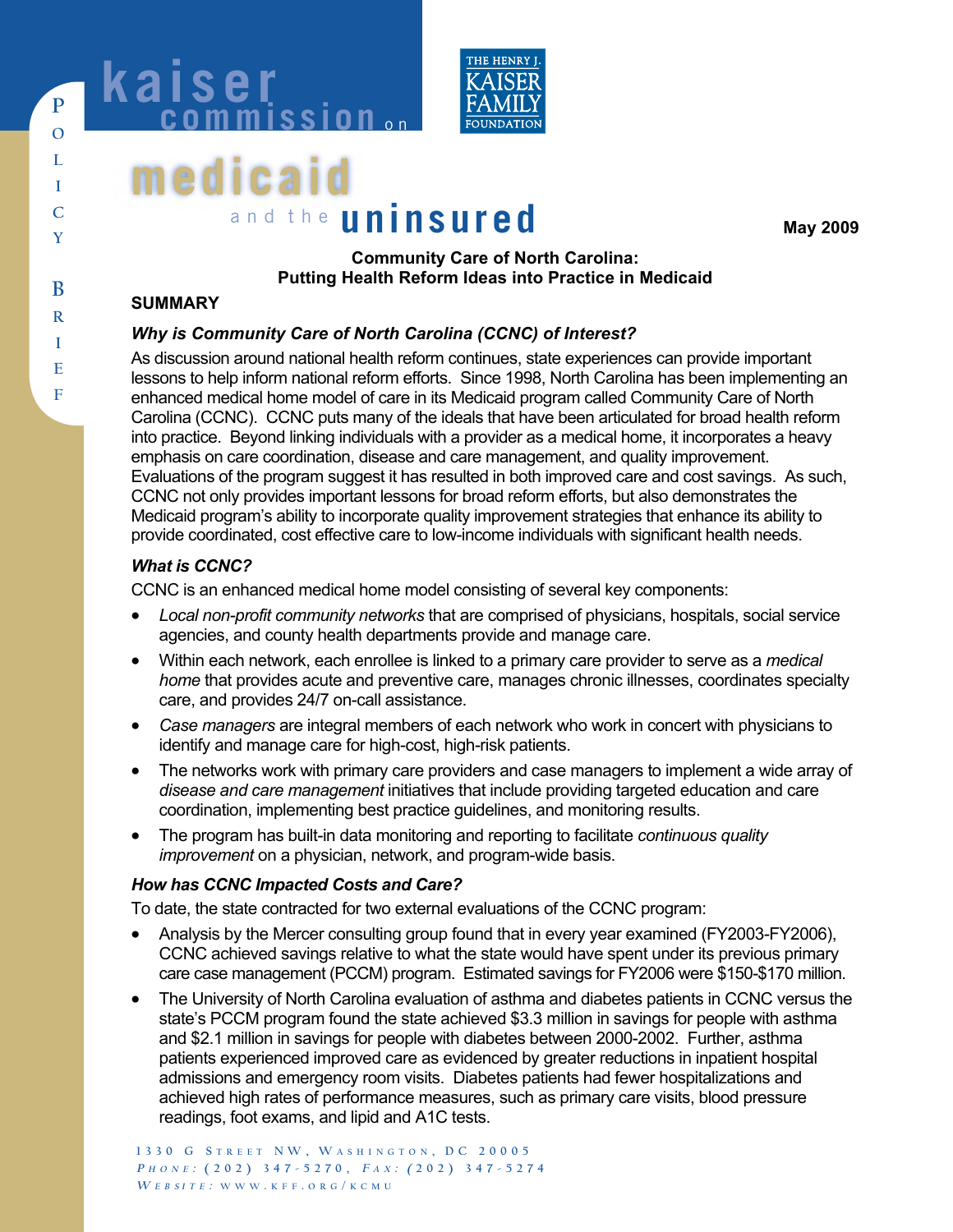### **INTRODUCTION**

In 1998, North Carolina began implementing its Community Care of North Carolina (CCNC) program for Medicaid enrollees. With a goal of improving quality while containing costs, under

CCNC, the state adopted an enhanced medical home model of care in its Medicaid program that not only connects individuals with a primary care provider to serve as a medical home (and provides enhanced reimbursement to that provider for managing care) but also includes a heavy emphasis on care coordination, disease and care management, and quality improvement. The CCNC program is centered around local networks of community providers that are comprised of physicians, case managers, hospitals, social service agencies, and county health departments (Figure 1).



As debate around potential national health reform continues, it is important to consider North Carolina's experience with CCNC. CCNC has put many of the ideals articulated for broad health reform into practice, and findings suggest that the program has resulted in both improved care and cost savings. Further, the CCNC experience demonstrates the Medicaid program's ability to incorporate quality improvement strategies that enhance its ability to serve the lowincome population. It also illustrates how Medicaid can serve as a leader in implementing quality improvement efforts. Several states are incorporating aspects of the medical home model into their Medicaid programs as a first step toward expanding the model more broadly.<sup>1</sup> Following is a summary of CCNC and its impacts on care and costs.

#### **BACKGROUND**<sup>2</sup>

#### *The CCNC grew out of North Carolina's Primary Care Case Management Program*

*(PCCM).* In 1991, North Carolina transitioned its Medicaid program from a traditional fee-forservice model to a PCCM program, called Carolina Access, which focused on linking enrollees to a medical home. Primary care physicians enrolled in Carolina Access served as a medical home and gatekeeper to specialty services, and, in return, received a modest care coordination fee. In 1998, nine networks (in nine counties) began piloting the CCNC program with a primary focus on incorporating care management and quality improvement efforts into the program. These networks included some of the larger Carolina Access practices, which took the lead in developing the community partnerships and creating the non-profit networks that administer the

<sup>&</sup>lt;sup>1</sup> Several states, including Iowa, Massachusetts, Minnesota, Washington, and West Virginia, are developing medical home models in Medicaid as a first step to adopting a multi-payer medical home system for all state residents.<br><sup>2</sup> Background and program information drawn from CCNC website (http://www.communitycarenc.com/); Ricketts T.C.

et al, "Evaluation of Community Care of North Carolina Asthma and Diabetes Management Initiatives: January 2000- December 2002," The Cecil G. Sheps Center for Health Services Research, Chapel Hill, NC, April 15, 2004, available at: http://www.communitycarenc.com; American Academy of Family Physicians, "Community Care of North Carolina: A Provider-led Strategy for Delivering Cost-Effective Primary Care to Medicaid Beneficiaries," June 2006; and communications with state experts.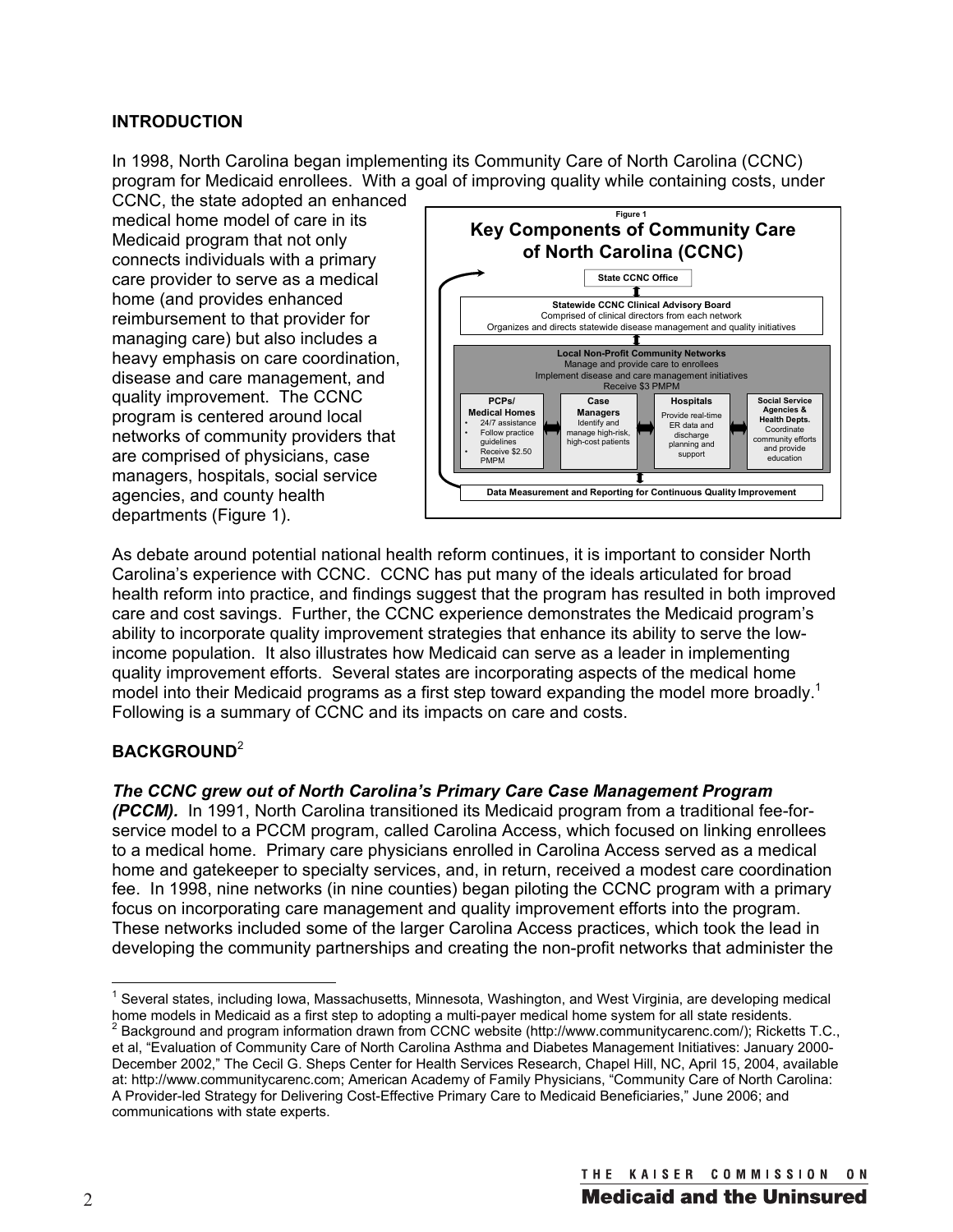CCNC. Designed in close connection with the state's provider groups, under CCNC, the networks developed into teams of community providers that provided broader resources and infrastructure to support providers' ability to manage enrollees' care. Over time, the initial nine networks expanded to include additional counties and new networks formed to expand the program statewide.

*CCNC was adopted as an alternative to capitated managed care that was embraced by physicians and was able to successfully operate in both urban and rural areas.* The evolution to CCNC occurred at a time when many other states were transitioning their Medicaid programs to capitated arrangements with commercial managed care organizations. North Carolina was also testing a capitated arrangement in its most urban county. However, statewide, physicians viewed the CCNC model as a positive alternative to capitated managed care that allowed them to maintain more control and protect their reimbursement rates. Reflecting this viewpoint, virtually all primary care Medicaid providers agreed to participate in the CCNC networks as they formed. $3$  As CCNC expanded, commercial managed care plans left the market, leaving CCNC as the sole managed care arrangement for North Carolina Medicaid enrollees. Commercial plans also likely found operating in the state difficult since the state is predominately rural and, therefore, lacks high patient population and provider density in many areas. CCNC provided a delivery system that could be effectively adopted in both urban and rural areas. While rural areas did face some challenges to coordinating patients' care because of fewer resources, key stakeholders viewed the model as particularly useful and effective for improving care management in rural areas, for example, by having case managers link patients to available services in the surrounding region and arrange transportation services.<sup>4</sup>

#### **PROGRAM OVERVIEW**

*Under CCNC, Medicaid enrollees receive care through non-profit local community networks comprised of physicians, hospitals, social service agencies, and county health departments.* Each network is responsible for managing its enrollees' care, including linking them to a medical home, providing disease and case management services, and implementing quality improvement initiatives. Because the networks are local, they are able to reflect local and regional needs and resources. The networks receive an enhanced care management fee of \$3 per member per month (or \$5 per member per month for elderly or disabled enrollees). Networks hire local case managers and each network also elects a physician to serve as a clinical director, who is responsible for working with a statewide board of directors to organize and direct disease and care management initiatives across the networks. As of May 2009, the CCNC was comprised of 14 networks that included more than 3,200 physicians and covered over 913,000 Medicaid enrollees, accounting for over 67% of the state's Medicaid population.<sup>5</sup>

*Within each network, each enrollee is linked to a primary care provider to serve as a medical home.* As network providers, these physicians agree to meet certain requirements, including providing acute, chronic, and preventive care; offering 24/7 on-call assistance; following evidenced-based best practice guidelines; assisting in patient education; and sharing

 $3$  American Academy of Family Physicians, op cit.

<sup>4</sup> Silberman, P.; Poley, S.; and R. Slifkin, "Innovative Primary Care Case Management Programs Operating in Rural Communities, Case Studies of Three States," Cecil G. Sheps Center for Health Services Research, Chapel Hill, NC, January 3, 2003.

<sup>&</sup>lt;sup>5</sup> Enrollment in CCNC is mandatory for most children and parents and disabled and elderly individuals who are not receiving Medicare (non-dual eligibles). Pregnant women, dual eligibles, and foster children can enroll on a voluntary basis. Nursing home residents, individuals receiving refugee assistance, and people who only qualify for limited Medicare savings program are not included in the program.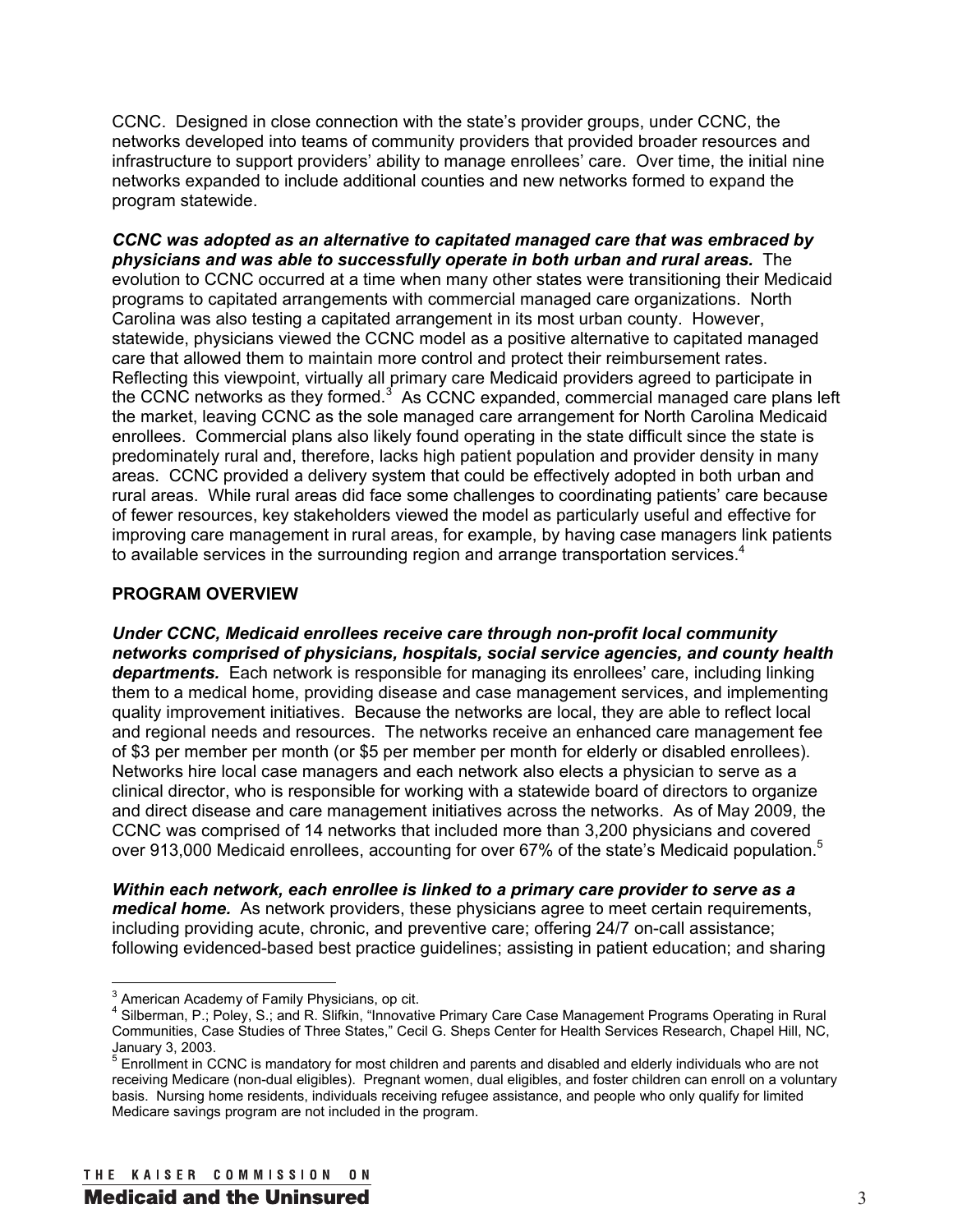clinical information and data with the CCNC to support analytic and quality improvement initiatives. Participating physicians receive a \$2.50 per member per month payment (or \$5 per member per month for elderly or disabled enrollees) for serving as a medical home.

*Case managers are integral members of each network who work in concert with physicians to identify and manage care for high-cost, high-risk patients.* Case managers include social workers, nurses, or other local clinicians. Some networks utilize case managers from local health departments and community health centers, and some case managers are shared across practices. Case managers work with physicians to coordinate care and services, provide disease management education, provide transitional support, and collect and report data on process and outcome measures to assist with ongoing quality improvement efforts. A statewide *Care Management Information System* assists case managers in identifying individuals who would benefit from case management and monitoring their care. The database contains claims information, which case managers can use to examine utilization patterns, implementation of best practice guidelines, and achievement of clinical outcomes.

*CCNC networks are responsible for implementing a variety of disease and care management programs.* Statewide, in addition to case management for high-cost, high-risk patients, network physicians and case managers implement disease management programs for asthma, diabetes, chronic care, and congestive heart failure as well as programs to manage use of high cost services, including pharmacy and emergency room utilization initiatives. Implementing these initiatives includes providing targeted education and care coordination, utilizing best practice guidelines, and monitoring results. Beyond these initiatives, other programs are being implemented on a pilot basis in some CCNC networks, including initiatives focused on mental health integration, chronic obstructive pulmonary disease, stroke prevention, childhood obesity, and special needs children.

*The CCNC program includes a heavy emphasis on data monitoring and reporting to facilitate continuous quality improvement on a physician, network, and program-wide basis.* Through the *Quality Measurement and Feedback Initiative* the board of clinical directors identifies performance measures and benchmarks for program-wide quality improvement initiatives against which to evaluate the performance of individual practices and the networks. Performance data are collected through claims databases and chart reviews, compared with national and regional benchmarks, and shared back with participating practices. This enables practices with particularly successful strategies to share information, and practices have indicated that they view data sharing as one of the most significant benefits of belonging to a network.<sup>6</sup> The data also are used at a broader level to evaluate the impacts of the program.

#### **IMPACTS ON CARE AND COSTS**

To date, the state has funded two external evaluations of the CCNC program. The Cecil G. Sheps Center at The University of North Carolina at Chapel Hill (UNC-CH) conducted an evaluation of the two longest-operating disease management initiatives in the program, the asthma and diabetes initiatives.<sup>7</sup> Additionally, the state contracted with the Mercer consulting

 $\frac{6}{5}$  American Academy of Family Physicians, op cit.

<sup>&</sup>lt;sup>7</sup> Ricketts T.C., et al, "Evaluation of Community Care of North Carolina Asthma and Diabetes Management Initiatives: January 2000-December 2002," The Cecil G. Sheps Center for Health Services Research, Chapel Hill, NC. April 15, 2004, available at: http://www.communitycarenc.com/PDFDocs/Sheps%20Eval.pdf.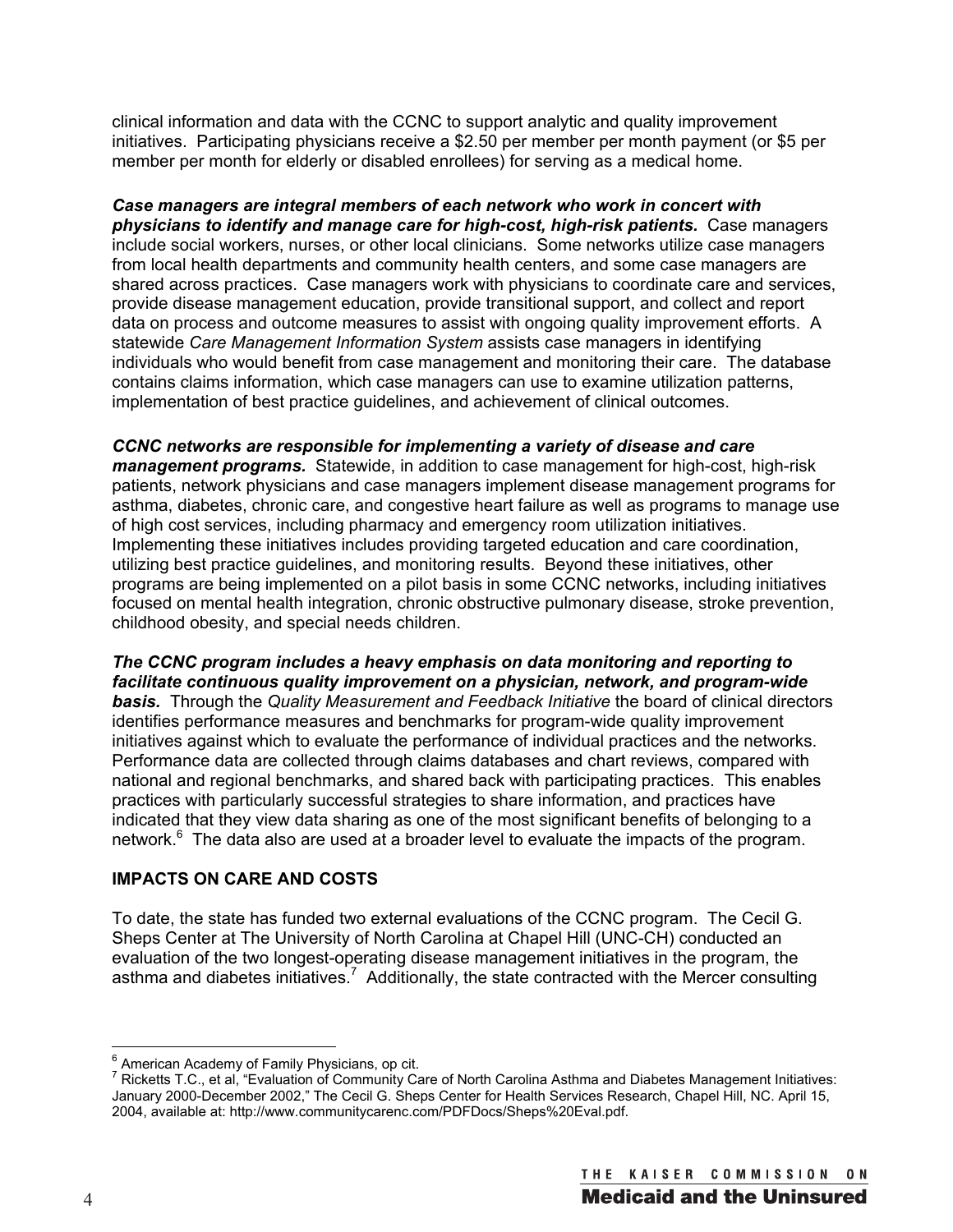group to estimate overall cost savings for the program.<sup>8</sup> The evaluations found improvements in care and cost-savings for asthma and diabetes patients as well as overall cost savings for the program. Outside of these evaluations, the state continues to track utilization and care through the CCNC program's built-in data reporting and measurement practices.

*Findings suggest that the asthma and diabetes initiatives resulted in cost savings and improved care.* UNC-CH used claims and enrollment data to examine the impact of the asthma and diabetes disease management initiatives on costs and care between 2000-2002, a period during which CCNC was being implemented while the previous PCCM model, Carolina Access (Access), was still providing care to many enrollees. The UNC-CH compared experiences of CCNC enrollees to those of comparable Access enrollees. It found that:

- The state achieved an estimated \$3.3 million of savings in CCNC for people with asthma between 2000-2002. Average per member per month costs were lower for CCNC enrollees with asthma compared to Access enrollees across the period. After applying these per member per month savings to the number of beneficiaries, CCNC saved an estimated \$3.3 million during the study period for asthma patients compared to what costs would have been if they were enrolled in Access (spending \$79.4 million vs. \$82.7 million).
- Much of the savings for asthma patients appears to be driven by lower rates and a greater reduction in hospital use for CCNC enrollees. In each year, relative to Access enrollees, CCNC enrollees with asthma had lower inpatient hospital admission rates, and, among children, CCNC enrollees also had lower rates of emergency room use (Figure 2). Further, while hospital use declined for both groups over the study period, CCNC enrollees experienced greater declines in both the number of inpatient admissions and emergency room visits per year per 1,000 enrollees compared to Access enrollees.



- The state also achieved an estimated \$2.1 million in savings for diabetes patients in CCNC between 2000-2002. In each year, average per member per month costs for diabetes patients in CCNC were lower compared to those in Access, although the differences were not as large as for asthma patients. Overall, the state saved \$2.1 million for CCNC diabetes patients compared to what it would have spent if these patients were enrolled in Access during the study period (spending \$75.4 million vs. \$77.5 million). Further, although the hospitalization rate did not change significantly over the study period, diabetes patients in CCNC had fewer hospitalizations compared to Access enrollees.
- The study suggests the state would likely experience additional cost savings as the asthma and diabetes initiatives continued to expand across the state. The analysis estimated that

<sup>&</sup>lt;sup>8</sup> Mercer Consulting, CCNC/ACCESS Cost Savings, Analysis for State Fiscal Years 2003, 2004, 2005 and 2006, available at http://www.communitycarenc.com.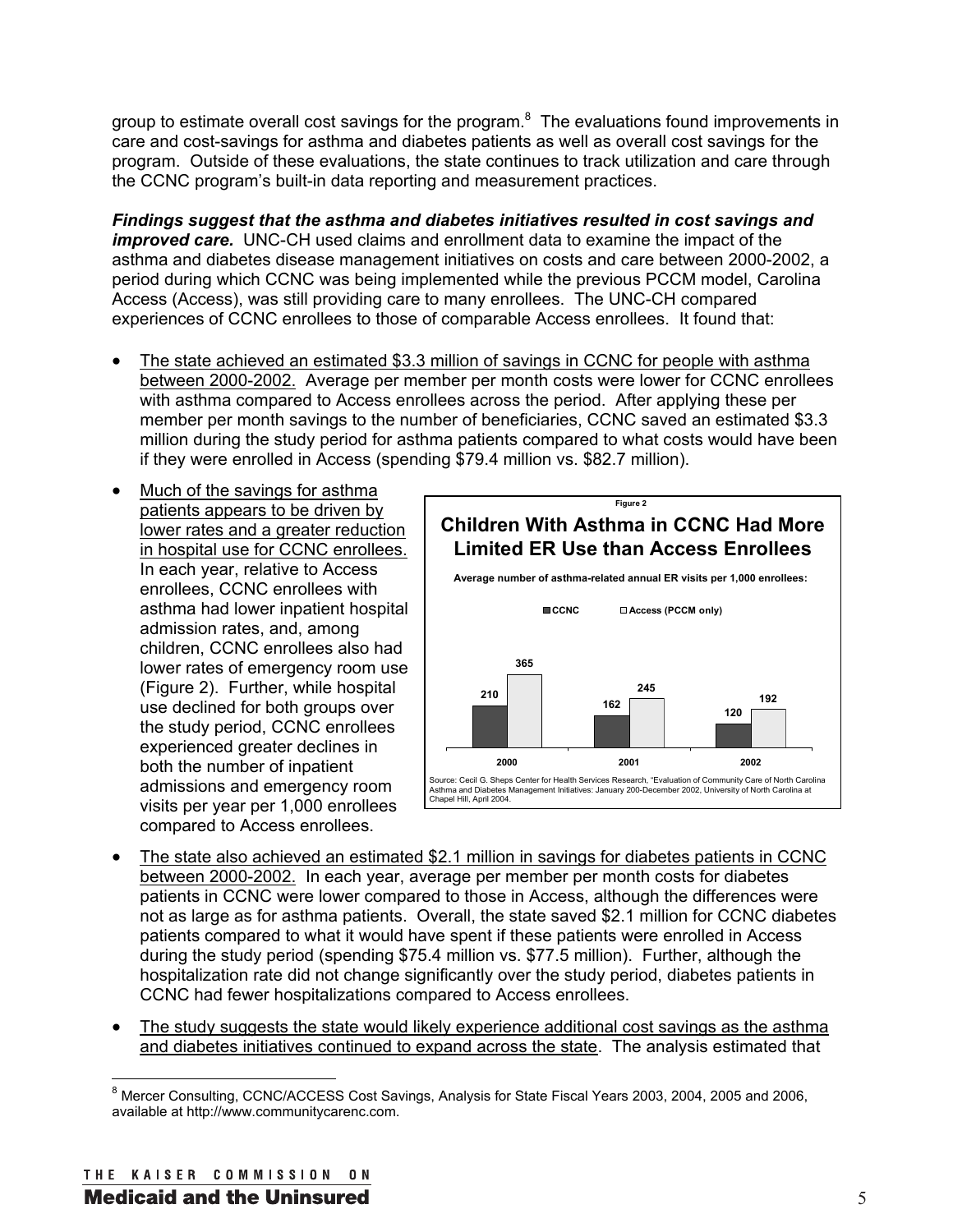the state would have saved an additional \$5.9 million in 2002 alone if all Access enrollees had been in the CCNC and the CCNC patterns of care and cost applied to all enrollees.

*More recent analysis continues to demonstrate improved care and high rates of achievement of performance measures for CCNC enrollees with asthma and diabetes.*  For example, CCNC enrollees experienced a 17% decline in the number of asthma-related emergency room visits between fiscal year 2003 and 2006 and a 40% decrease in the asthmarelated inpatient admission rate.<sup>9</sup> Further, among CCNC enrollees with diabetes, 94% had at least two visits during the year to their primary care provider to address their diabetes, 96% had their blood pressure measured at each primary care visit, and about 70% had annual lipid tests

and recommended foot exams and A1C tests in 2005.<sup>10</sup>



#### *Analyses found overall program*  savings for CCNC. Mercer estimated

overall program savings by comparing state costs under CCNC to projections of what state costs would have been under the Access program for fiscal years 2003 to 2006. $11$  In each year, the analyses found savings for CCNC relative to what state costs would have been under the Access program (Figure 3).

## **CONCLUSION**

Through CCNC, North Carolina's Medicaid program has adopted and implemented a number of new quality and cost containment initiatives across the state in both urban and rural areas. CCNC focuses on improving quality while containing costs by linking enrollees to a medical home, reforming the delivery system, providing case and disease management services, implementing continuous quality improvement techniques, and utilizing evidence-based practice guidelines and health information technology. Evaluation findings suggest that the program has led to significant improvements in care as well as cost savings. Overall, the CCNC experience demonstrates the Medicaid program's ability to incorporate quality improvement strategies that enhance its ability to provide coordinated, cost-effective care to low-income individuals with significant health needs. Further, given that many of the reforms put into practice in CCNC represent ideas being discussed as part of broader national health reform, there is the opportunity to learn important lessons from the state's experience.

This brief was prepared by Samantha Artiga of the Kaiser Commission on Medicaid and the Uninsured, Kaiser Family Foundation.

<sup>&</sup>lt;sup>9</sup> Community Care of North Carolina Disease and Care Management Initiatives, 2007,

http://www.communitycarenc.com.<br><sup>10</sup> Ibid.

 $11$  Mercer analysis also compared CCNC savings relative to a benchmark of projections of what costs would have been including both fee-for-service Medicaid spending and spending under the Access program in the state. Estimated savings based on this benchmark are larger than the levels presented in the brief.